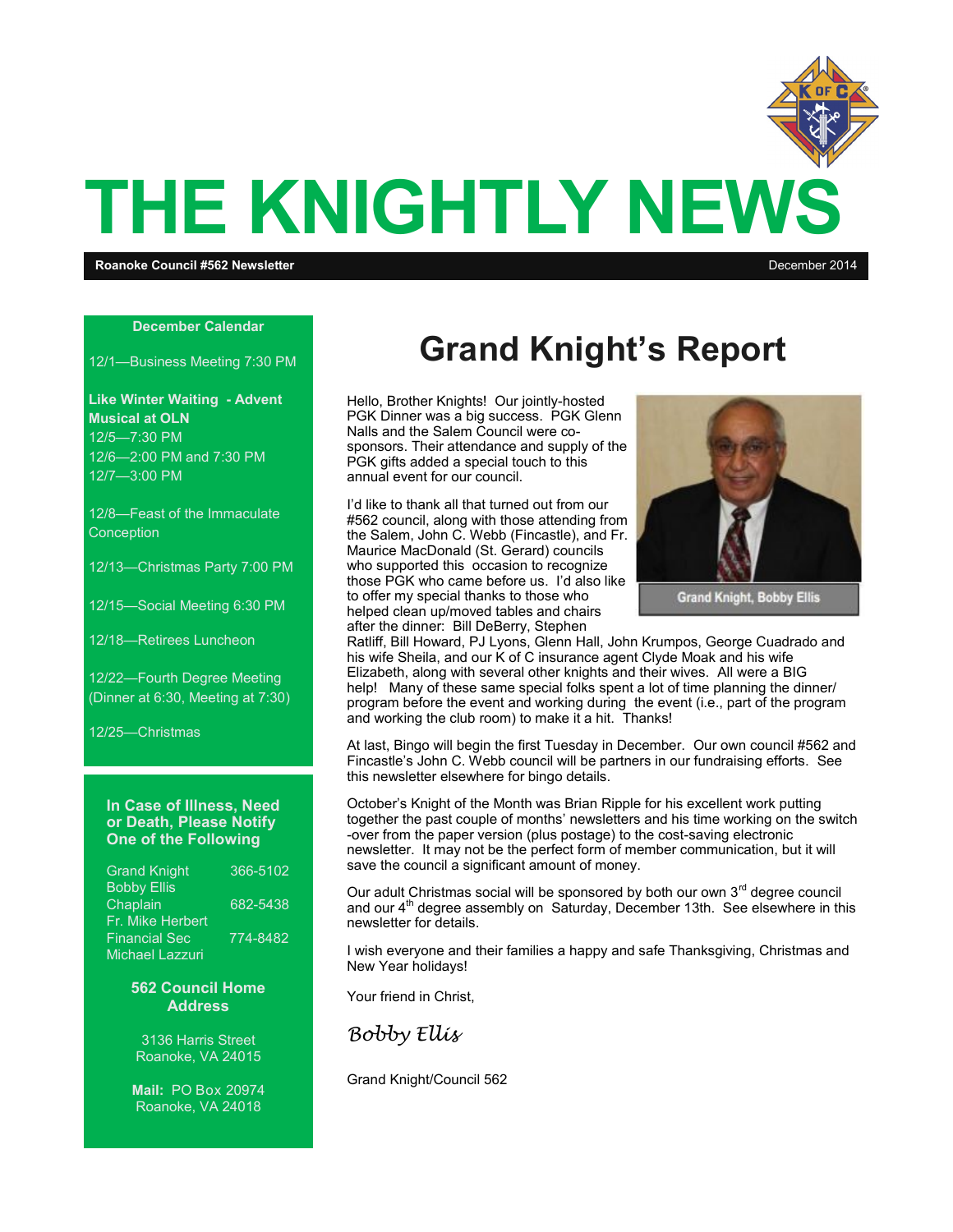### **Chaplain's Corner**

Happy New Year!

No, I haven't lost my calendar or my sense of time. A month before the celebration in Times Square, we celebrate the beginning of a new liturgical year with a four-week preparation for the first of the great mysteries of our faith, the Incarnation. Amid the clamor of advertisements for trinkets and gizmos that promise to make us happy, if broke, we try to keep our eyes on a greater gift that is absolutely free. God's Son may be less technologically impressive than the latest iPhone, but there's no waiting in line, the price is right, and all the apps are free.

Hard as it is to concentrate on a poor couple and a baby stuck in a manger, when the world around us is celebrating the most conspicuous consumption possible, we try to remember that there is no Christmas without Christ. Maybe that's why so many today want to use any word but the C-word to describe it. Maybe our malls and e-stores should just rename it Credit-mas and be done with it. Let us at least remember the true meaning, and rejoice that there is One who made Himself poor so that we could be truly rich.

Fr. Mike Herbert, Chaplain

## **Program Director's Report**

November was another VERY was a busy month. Daniel Johns, who won the 14 year old boys competition in our Soccer Challenge went on to win the State Title at the end of last month. The second weekend was extremely busy:

Brother Joe Colosimo organized another successful food drive at the Tower Shopping Center Kroger store on Saturday, Nov. 8<sup>th</sup>. Our next food drive will be at the Williamson Rd Kroger store in January. Watch future newsletters for more details.

That night, we hosted the annual Past Grand Knights Dinner. With over 70 attending, the dinner was a great success. We not only recognized PGKs of the our Council, but also PGKs of the Salem and Fincastle Councils and memorialized many of the deceased PGKs. State Training Director Mike Poumade gave the dinner address.

The next day our Honor Guard was asked to serve at St. Elias for a Veterans Day celebration and at St. Andrews for the dedication of the new steeples.

Our annual Memorial Mass to honor recently deceased Brothers and Ladies was hosted on Monday, Nov 16<sup>th</sup>, after this newsletter "went to press." I will report on it in the next newsletter.

While the last two months have been quite busy, December has only one event scheduled: our Adult Christmas Party, which is discussed in more detail elsewhere in this newsletter. [Based upon the lack of response the past two years, we opted to forego a Children's Christmas Party this year.]

The other big item for the coming month is the beginning of our BINGO on each Tuesday, beginning Dec. 2<sup>nd</sup>. Our responsibility will be to supply seven people to sell cards and serve the customers beginning at 5:30 PM. We will share this labor, and the income, with the John C. Webb Council. This should be a huge source of funds for our various programs and needs, but will only succeed with your help.

### **December Birthdays**

Raymond Biggio Charles Blevins Gary Boyd Albert "Rock" Bruzgul Francis "Chip" Casola Domenick Centrone Joseph Colesimo, Jr. David Cummings Casimir Dadak Joseph DeRiggi Frank Domurat Jack Ellinwood, Jr. Alexander Fekas Donald Grabowski Charles Hatcher Jan Hodnett Christian Hoeser Philip Jornlin Michael Lazzuri Alexander Nelson Matthew O'Herron Kevin Oddo Robert Poole Timothy Rowe John Sheridan Michael Slenski Richard Taylor Daniel Torres Daniel Turk Nicholas Waddell Richard Waddell Theodore Wierzbic Edward Zaleski

### **December K of C Service Anniversaries**

Joseph Abbatello (30 yrs) David Alderman (30 yrs) William Asbell (3 yrs) Frederick Dunn (28 yrs) Pedro Escamilla (16 yrs) Donald Grabowski (10 yrs) Michael Grant (16 yrs) Thomas Huck (50 yrs) Mark Johnson (1 yr) Gary Kehres (42 yrs) Taft Martin (12 yrs) Philip Montano (26 yrs) Terranc O'Shaughnessy (30 yrs) Daniel Rowe (3 yrs) Richard Sparks (53 yrs)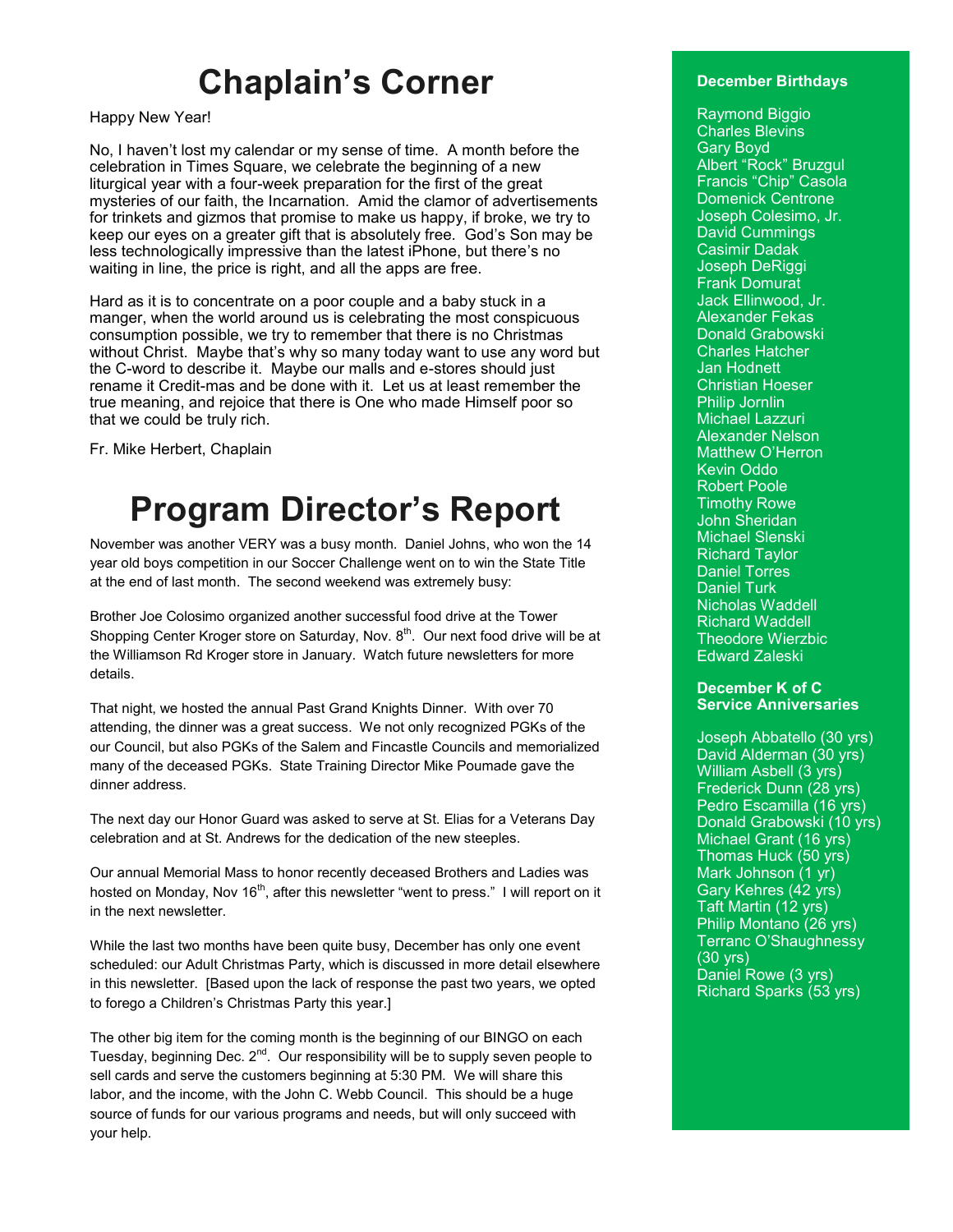| Grand Knight               | <b>Bobby Ellis</b>     | 355-5102     |
|----------------------------|------------------------|--------------|
| Dep. Grand Knight          | <b>Bill DeBerry</b>    | 343-7849     |
| Chaplain                   | Fr. Mike Herbert       | 682-5438     |
| Chancellor                 | <b>Richard Whitney</b> | 443-465-7742 |
| Recorder                   | Stephen Ratliff        | 774-4796     |
| <b>Financial Secretary</b> | Michael Lazzuri        | 774-8482     |
| Treasurer                  | P.J. Lyons             | 562-8332     |
| Lecturer                   | David Chopski          | 344-0901     |
| Advocate                   | Joe Colosimo           | 989-7969     |
| Warden                     | Alex Nelson            | 774-5079     |
| Inside Guard               | Tom Huck               | 704-749-3018 |
| Outside Guard              | Glen Hall              | 315-5616     |
| Trustee, 3 Year            | Jim Sullivan           | 774-7034     |
| Trustee, 2 Year            | Karl Kleinhenz         | 397-4028     |
| Trustee, 1 Year            | <b>Bob Canfield</b>    | 774-7554     |



Roanoke Council 562 and Roanoke Assembly 1167 will be hosting a Christmas Party at the Roanoke Council Home on Saturday December 13th 2014

Heavy Appetizers' will start being served at 7:00 pm. Join your friends for a night filled with fun and good conversation. Cost for the evening is \$10 per person.

We will be playing "Dirty Santa" so each person please bring a wrapped present (\$10 or less). This game is a lot of fun so use your imagination on the gift that you bring.

Please RSVP to Bobby Ellis at 366-5102 or Bill DeBerry at 309-5565 or Glenn Nalls at 525-7479 before December 11<sup>th</sup>.

# **Council Officers Committee Chairmen**

| Program Director                                                    | John Krumpos                                                                              | 989-1985                                                 |
|---------------------------------------------------------------------|-------------------------------------------------------------------------------------------|----------------------------------------------------------|
| <b>Council Activities</b>                                           | <b>Bill DeBerry</b><br>Glen Waldis                                                        | 343-7849<br>982-0835                                     |
| <b>Community Activities</b>                                         | Joe Colosimo                                                                              | 989-7969                                                 |
| <b>Family Activities</b><br><b>Youth Activities</b>                 | Alex Nelson<br>Tom Huck<br>Paul Yengst<br>John Krumpos                                    | 774-5079<br>704-749-3018<br>556-8883<br>989-1985         |
| <b>Church Activities</b>                                            | Pat Reidy                                                                                 | 725-8206                                                 |
| <b>KOVAR</b>                                                        | Don Feick<br>John Krumpos                                                                 | 774-0187<br>989-1986                                     |
| Charity                                                             | Joe Abbatello<br>Mike Lazzuri<br><b>Bill DeBerry</b>                                      | 989-6146<br>774-8482<br>343-7849                         |
| Newsletter                                                          | <b>Rich Whitney</b><br><b>Glen Waldis</b><br><b>Brian Ripple</b>                          | 443-465-7742<br>982-0835<br>776-8285                     |
| Kitchen                                                             | John Church<br>Michael Lazzuri<br><b>Steve Wirth</b>                                      | 588-7968<br>774-8482<br>797-8812                         |
| KCIC                                                                | Karl Kleinhenz<br>Joe Devlin                                                              | 982-8140<br>206-2622                                     |
| Membership                                                          | Mike Herron                                                                               | 533-5088                                                 |
| Ceremonials                                                         | Jan Hodnett<br><b>Bill Howard</b><br><b>Rich Whitney</b>                                  | 772-4125<br>989-9399<br>443-465-7742                     |
| Canfield Scholarship                                                | <b>Bobby Ellis</b><br>Karl Kleinhenz<br>Pat Patterson<br>Joe Moses<br><b>Bob Canfield</b> | 397-4028<br>982-8140<br>815-6105<br>389-0309<br>774-7554 |
| Retention                                                           | Joe Abbatello<br>Pat Reidy<br>John Krumpos<br><b>Bill DeBerry</b>                         | 989-6246<br>725-8206<br>989-1985<br>309-5655             |
| Publicist<br><b>RC School Board</b>                                 | <b>Bill Howard</b><br>Alex Nelson                                                         | 989-9399<br>774-5079                                     |
| <b>OLN Parish Rep</b><br>St. Elias Parish Rep<br>St. Andrews Parish | Don Feick<br>Jim Donckers<br>P.J. Lyons                                                   | 774-0187<br>345-3902<br>562-8332                         |
| K of C Insurance Field Clyde Moak<br>Agent                          |                                                                                           | 797-7594                                                 |
| Pool                                                                | Jim Donckers<br>Joe Devlin<br>George Cuadrado<br>P.J. Lyons                               | 345-3902<br>206-2622<br>989-1758<br>562-8322             |
| House/Rental                                                        | Glen Hall                                                                                 | 315-5616                                                 |
| Club Room                                                           | Tom Huck<br>P.J. Lyons<br>Paul Miller<br>Tom Huck                                         | 704-479-3019<br>562-8332<br>339-8657<br>704-479-3018     |